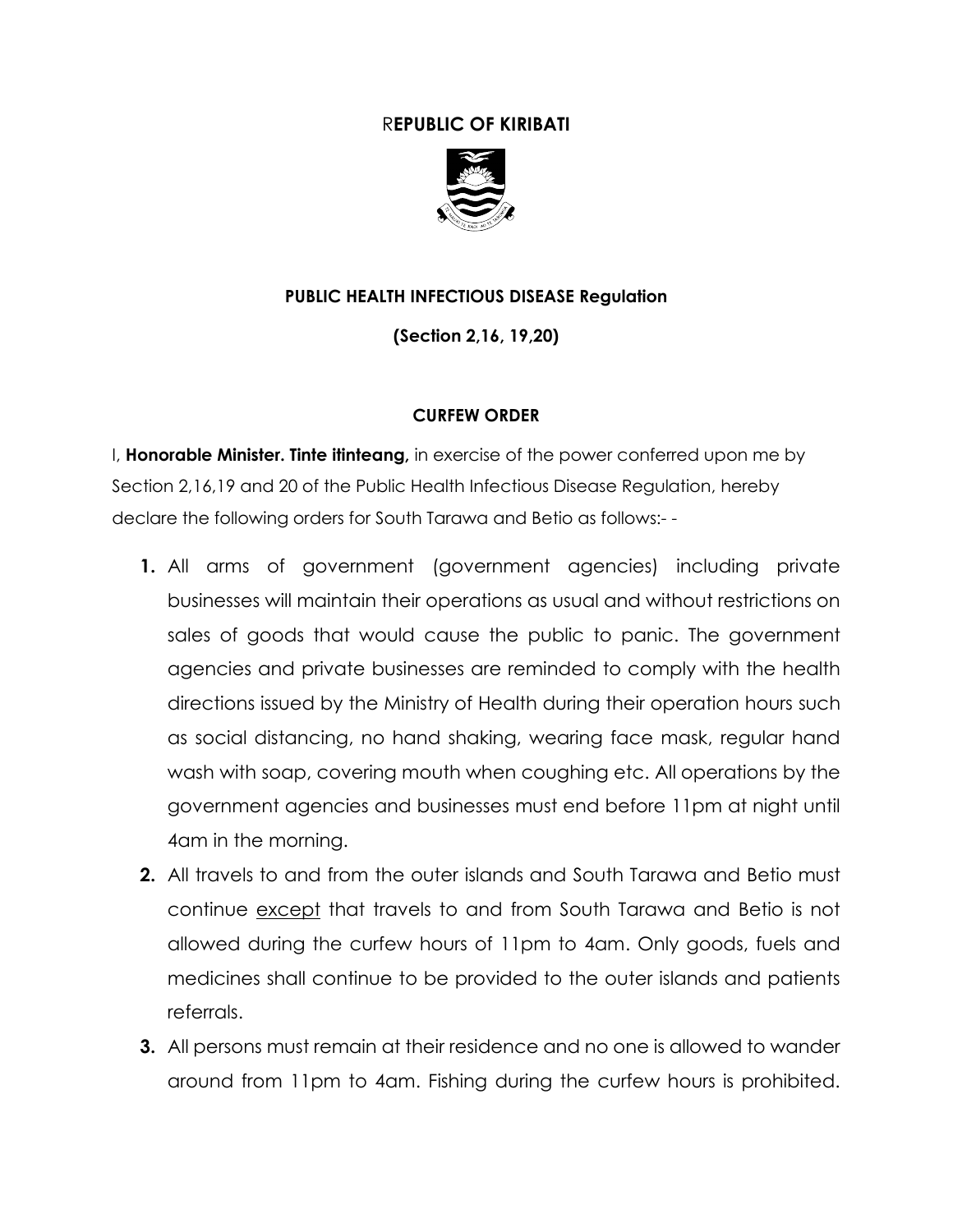People are expected to get what they need outside the curfew hours and to return home before 11pm except when in need of medication from the hospital, police or fire extinction services, this does not require permission from the Office of the Beretitenti.

- **4.** Workers whose services are urgently required MAY be allowed to attend to their work places during the curfew hours provided they have received approvals from the Office of the Beretitenti. The Kiribati Police Service is ordered to provide assistance to bring requests to the Office of the Beretitenti for approval.
- **5.** All social gatherings like bingo games, drinking kava and alcohol are hereby prohibited.
- **6.** All other kinds of gatherings are not encouraged. All Church leaders, Island Councils and families are hereby reminded not to encourage social gatherings to their members in line with this new normal.
- **7.** All police officers are hereby ordered to ensure that this order is complied with by the public.
- **8.** Any person who contravenes any conditions of this order commits an offence and will be liable to be arrested by the police or imprisonment.
- **9.** In case of any inconsistencies between this version and the Kiribati version, the Kiribati version shall prevail.
- **10.**This Order repealed any previous Orders made under this Regulation.

Dated ……………….

…………………………………………

HON. DR. TINTE ITINTEANG MINISTER FOR HEALTH